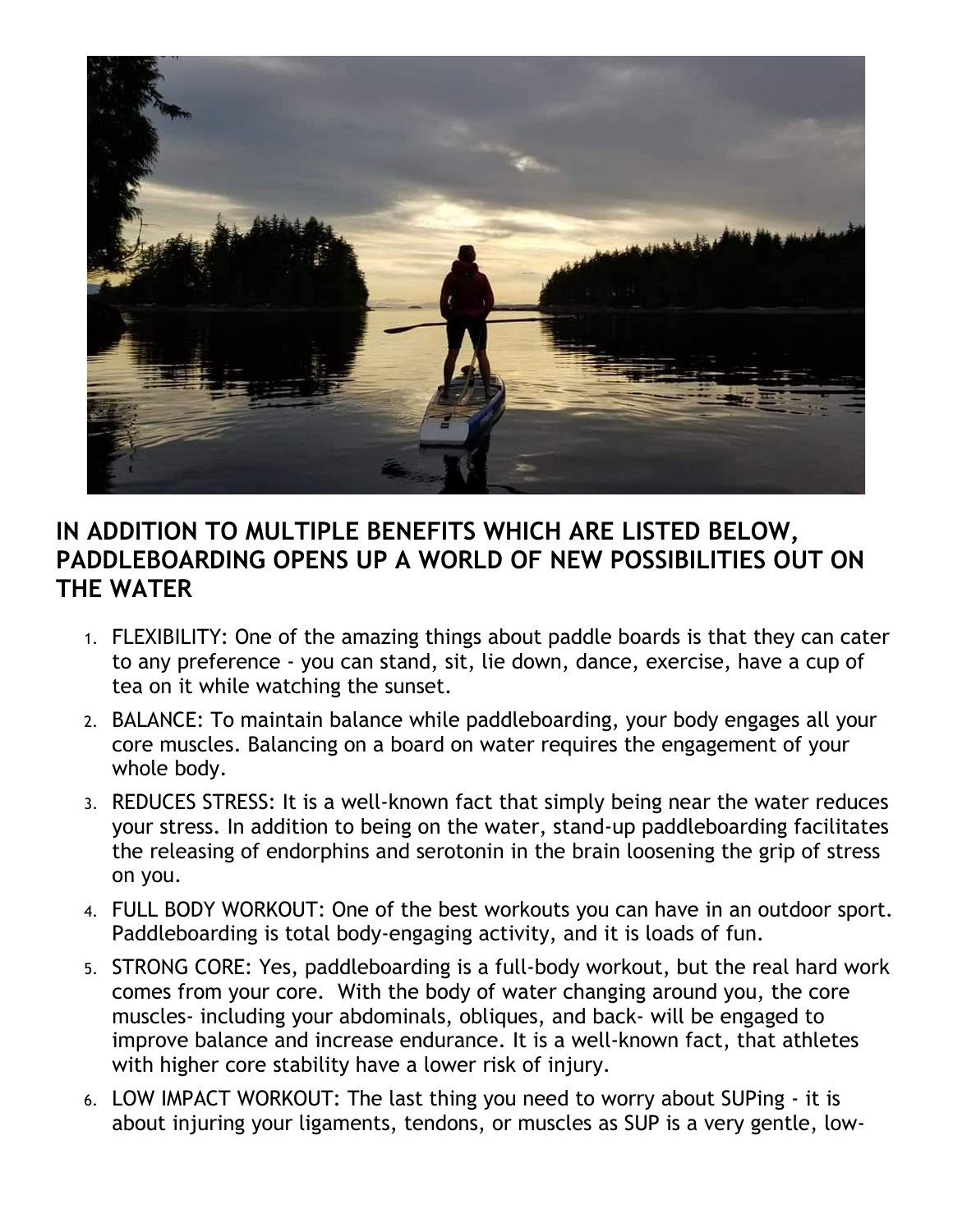impact activity. It will help increase strength gradually without causing further harm as it is quite gentle on joints and muscles.

- 7. WEIGHT LOSS: A leisure paddler can expect to burn through anything from 300 to 450 calories every hour.
- 8. BOOST YOUR CARDIOVASCULAR SYSTEM: Paddleboarding involves a full-body workout that stimulates your heart and makes it beat faster and more powerfully. It is beneficial to your cardiovascular system. When your heart's stimulated, your blood will flow faster.
- 9. CONNECTION WITH NATURE: Paddleboarding allows you to be immersed in nature. On a board, you are given the chance to experience the ebbs and flows of streams, lakes, and oceans. As water laps at your feet, you can experience nature on a more intimate level. While standing on the board, you can see more - school of fish swimming under your board, sea lions or seals hunting salmon, sea or river otters.
- 10. IMPROVE MENTAL HEALTH: While paddleboarding, you are constantly required to be totally focused. You will need to be aware of your surroundings and movements to keep yourself steady on the board and avoid accidents. This is a great way of diverting your mind from any form of stress that might be affecting other aspects of your life.
- 11. PROMOTE HEALTHY SLEEP: Fresh air, water, exercise will help to improve your mood in the day and get your body tired. A good mood and a tired body can help one fall asleep quickly at night.
- 12. IMPROVES YOUR POSTURE: Paddleboarding can help alleviate the strain you put on your posterior chain and spine. The actions and movements required to keep you upright serve to strengthen the muscle groups that are responsible for maintaining a good posture.
- 13. BETTER IMMUNE SYSTEM: Paddleboarding seems more enjoyable on sunny days, so while you are enjoying the exercise, you are getting your healthy dose of Vitamin D. This is one of the most important immune system-strengthening nutrients that can reduce the risk of colds and flu.
- 14. SALTWATER BENEFITS: Well, if you had a rough day on the ocean and your balance fails you, there are benefits to be saltwater exposes your body to important minerals such as magnesium, sodium, calcium, chloride, and sulfate.
- 15. RANGE OF POSSIBILITIES: From cruising streams and rivers to open water crossings the sky is the limit. Speaking of the sky, if you ever wanted to paddle on a high mountain glacial lake why not carry an inflatable SUP on your back and make that dream into a reality. The range of possibilities spans the entire spectrum from ability to budget, to the activity type. The choice is in your hands.